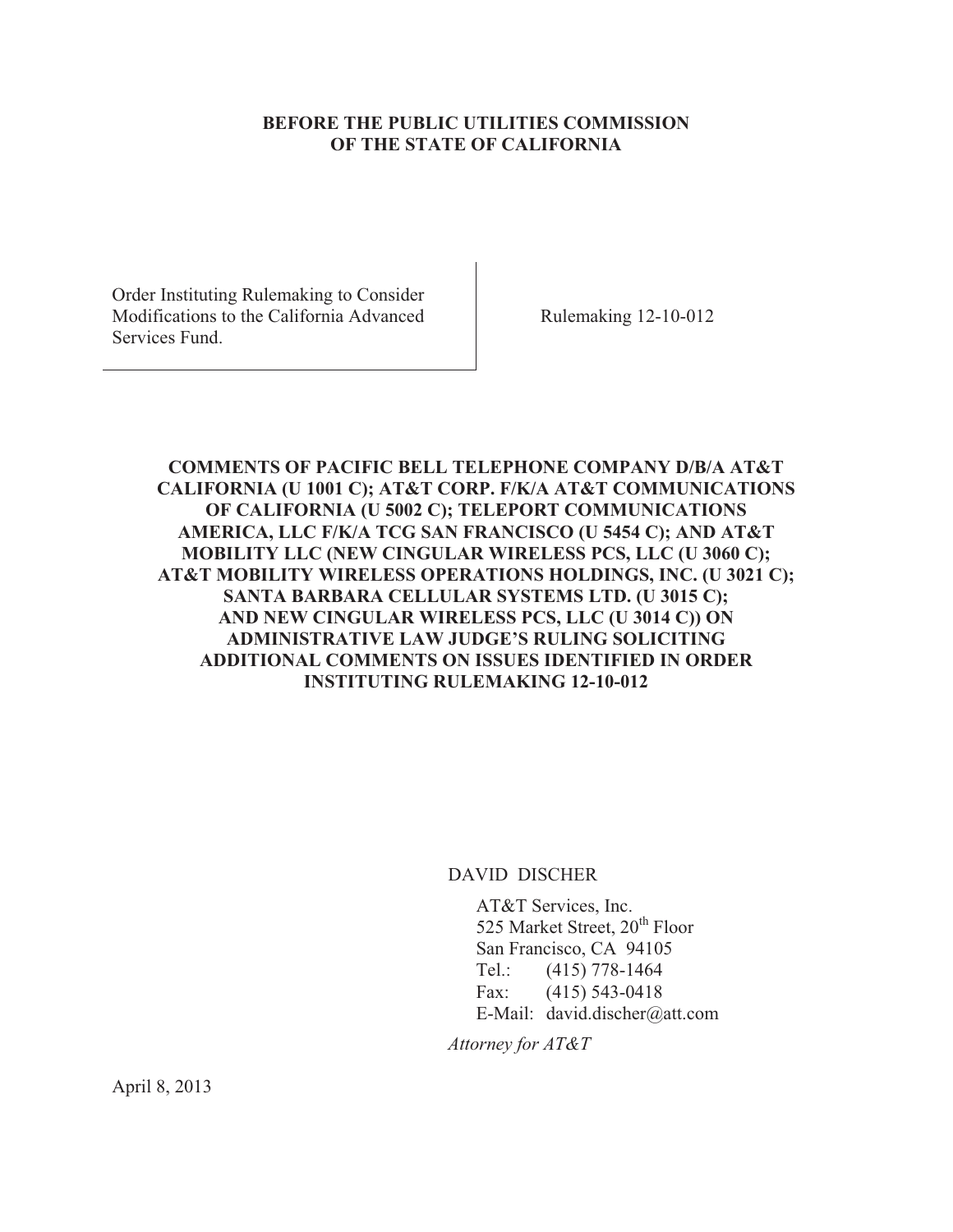Pursuant to the schedule set by the Administrative Law Judge's Ruling Soliciting Additional Comments dated March 18, 2013 ("Ruling"),  $AT&T<sup>1</sup>$  hereby provides additional comments.

The Ruling requested additional comment regarding appropriate performance bonds, liquidity requirements, and penalties should non-certificated entities receive money from the CASF to construct broadband networks. Performance bonds, liquidity requirements, and contractually agreeing to penalties are all appropriate areas to explore.

AT&T, among others, has commented that the Commission should not award CASF grants for overbuilds – areas that already have broadband, but not at the speeds set by the Commission to be considered a "served" area. Those comments have usually focused on the policy reasons for directing CASF money to areas that do not have any broadband access, as well as the harm to providers that invested their own funds to provide broadband service.

However, in the context of safeguards to ensure performance by non-certificated entities receiving public money to build a network, the presence of a competitor increases the risk of success. If an area is not served by any broadband, the CASF recipient will not face competition for customers. In contrast, in an overbuild situation, the CASF recipient will face the added risk and chance of failure caused by competing with an established provider. If, contrary to comments already provided, CASF monies are allowed to be used for overbuilds, such entities should have higher performance bond and liquidity requirements than entities building where no broadband is pre-existing.

<sup>&</sup>lt;sup>1</sup> Pacific Bell Telephone Company d/b/a AT&T California (U 1001 C); AT&T Corp. f/k/a AT&T Communications of California, Inc. (U 5002 C); Teleport Communications America, LLC f/k/a TCG San Francisco (U 5454 C); and AT&T Mobility LLC (New Cingular Wireless PCS, LLC (U 3060 C), AT&T Mobility Wireless Operations Holdings, Inc. (U 3021 C), Santa Barbara Cellular Systems, Ltd. (U 3015 C), New Cingular Wireless PCS, LLC (U 3014)).